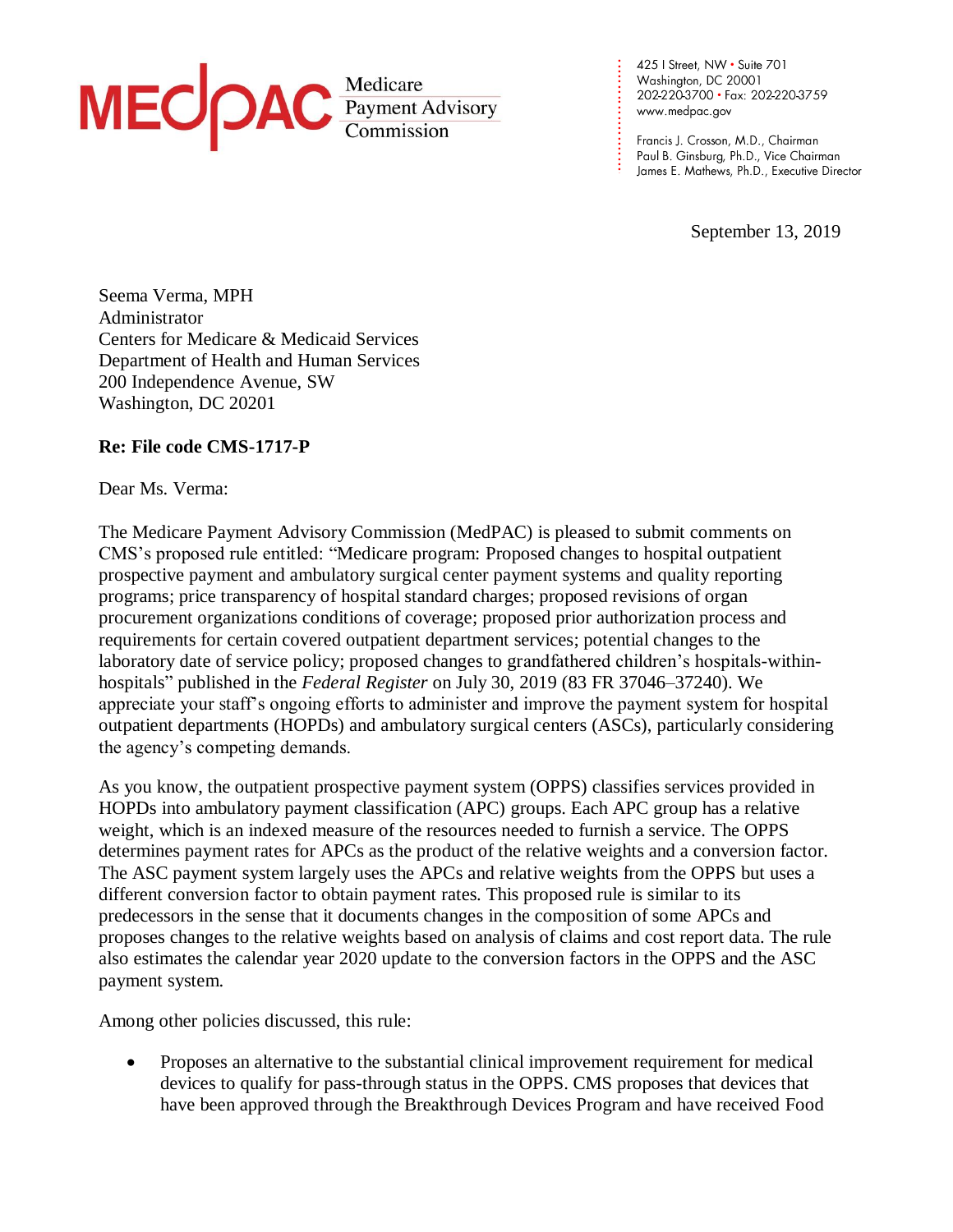> and Drug Administration (FDA) marketing authorization would meet the requirement for substantial clinical improvement.

- Proposes to change the minimum required level of supervision of therapeutic services provided in HOPDs from direct supervision to general supervision.
- Proposes to complete the transition established in the 2019 OPPS/ASC final rule to pay clinic visits furnished in off-campus provider-based departments (PBDs) that are excepted from section 603 of the Bipartisan Budget Act of 2015 (BBA 15) at the same rate as clinic visits furnished in off-campus PBDs that are not excepted from the rules of section 603 of BBA 15.
- Proposes to continue to pay separately at a rate of average sales price  $(ASP) + 6$  percent for nonopioid pain management drugs that function as supplies in the ASC payment system. CMS also proposes to continue to package the cost of these drugs, as well as other pain management alternatives, into the payment rates of the applicable surgical procedures in the OPPS.
- Proposes to remove one measure from the Hospital Outpatient Quality Reporting (OQR) Program, add four measures to the Hospital OQR, and add one measure to the ASC Quality Reporting (ASCQR) Program.
- Proposes to require prior authorization for some services provided in HOPDs that CMS asserts are largely performed for cosmetic purposes.

We focus our comments on the topics listed above. We do not comment on the update to the OPPS conversion factor because the proposed update is largely consistent with the update that the Commission recommended in our March 2019 report to the Congress. In contrast, we do comment on the proposed update to the ASC conversion factor because it is inconsistent with the Commission's recommendation to provide no update and to collect cost data from ASCs.<sup>1</sup>

# **Revise the requirement for substantial clinical improvement for pass-through devices in the OPPS**

The OPPS packages the cost of most medical devices into the payment rates of the procedures that use them. However, for new medical devices that are innovatively different from existing devices, cost data are not initially available to allow CMS to incorporate their costs into the payment rates of the applicable services. Therefore, the OPPS allows separate pass-through payments for some new devices. The number of medical devices that have pass-through status in a given year is usually very small. CMS's stated purpose of pass-through payments for select medical devices is to "facilitate access for beneficiaries to the advantages of new and truly innovative devices by allowing for adequate payment for these new devices while the necessary cost data is collected to

 $\overline{a}$ <sup>1</sup> Medicare Payment Advisory Commission. 2019. *Report to the Congress: Medicare payment policy*. Washington, DC: MedPAC.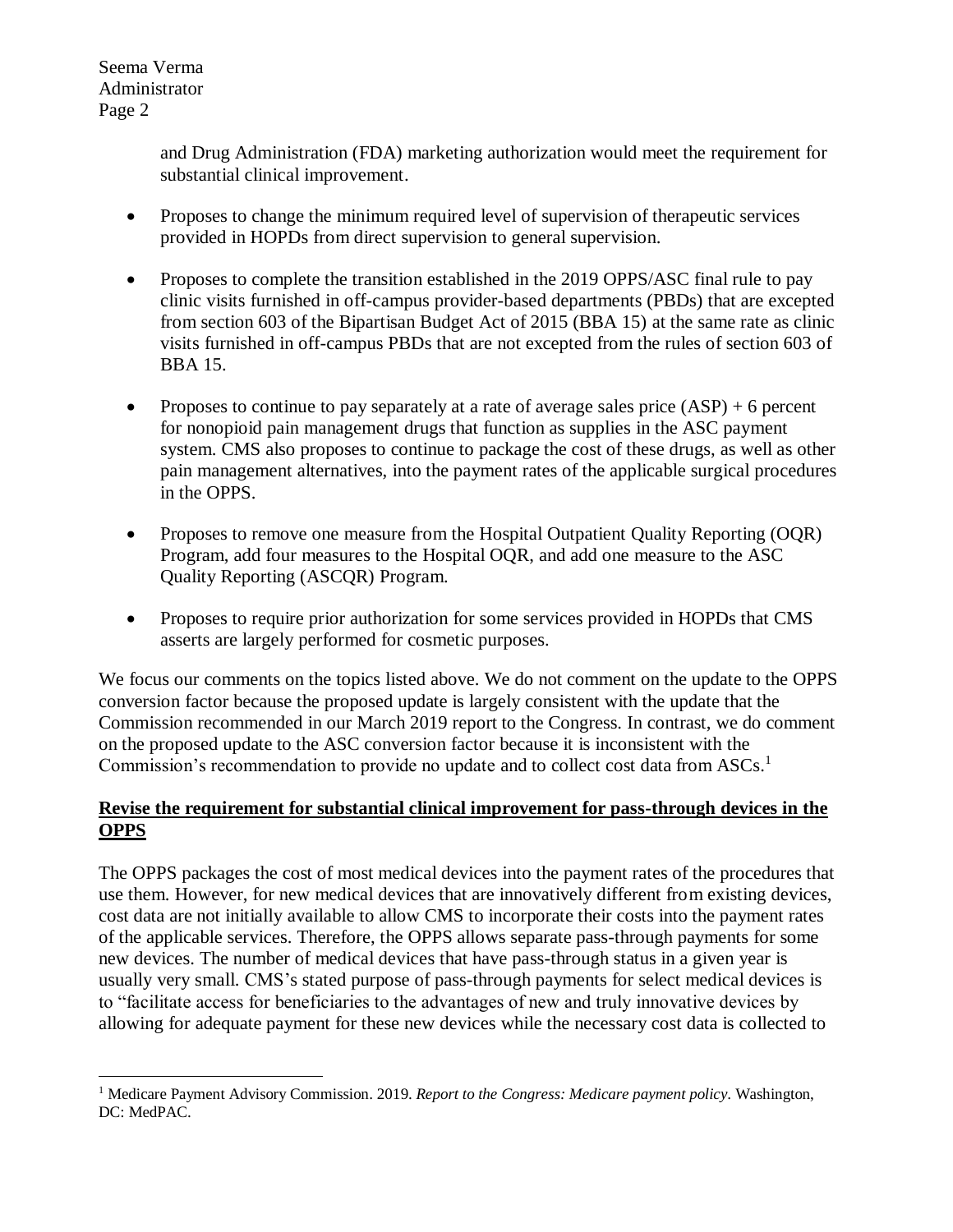incorporate the costs for these devices into the procedure APC rate."<sup>2</sup> The amount of a passthrough payment for a device is the difference between the hospital charges for the device adjusted to cost and the estimated cost for devices in the payment rate for the applicable procedure.

Medical devices must meet a number of requirements for CMS to grant pass-through status. One requirement is that the device must show substantial clinical improvement, meaning that it will substantially improve the diagnosis or treatment of an illness or injury or improve the functioning of a malformed body part compared to at least one other currently available and appropriate treatment or diagnostic test. CMS has a list of possible clinical improvements whereby a device can meet this requirement:

- The device offers a treatment option for a patient population unresponsive to, or ineligible for, currently available treatments.
- The device offers the ability to diagnose a medical condition in a patient population where that medical condition is currently undetectable or offers the ability to diagnose a medical condition earlier in a patient population than is currently possible and this earlier diagnosis results in better outcomes.
- Use of the device significantly improves clinical outcomes for a patient population as compared to currently available treatments.

CMS proposes a new pathway for new devices to meet the substantial clinical improvement requirement for pass-through devices in the OPPS: A new medical device that is part of the Breakthrough Devices Program and has received marketing authorization from the FDA would not be required to show substantial clinical improvement to be granted pass-through status. CMS's rationale for this proposal is that it would improve administrative efficiency, reduce barriers to health care innovation, and ensure Medicare beneficiaries have access to critical and life-saving new cures and technologies that improve beneficiary health outcomes.

## *Comment*

 $\overline{a}$ 

CMS recently finalized a similar proposal in regard to new technology add-on payments under the inpatient prospective payment system (IPPS). The Commission did not support this proposal in its comment letter on the fiscal year (FY) 2020 IPPS proposed rule, and the Commission similarly does not support this proposal in the current OPPS proposed rule.

The Commission recognizes the need to promote beneficiary access to new technologies that improve outcomes while preserving the incentives for efficiency within the OPPS. The Commission also appreciates CMS's desire to improve efficiency when bringing new medical devices to the Medicare population. However, the Commission does not support the use of the

<sup>2</sup> Centers for Medicare & Medicaid Services, Department of Health and Human Services. 2016. *Process and information required to apply for additional device categories for transitional pass-through payment status under the hospital outpatient prospective payment system*. [https://www.cms.gov/Medicare/Medicare-Fee-for-Service-](https://www.cms.gov/Medicare/Medicare-Fee-for-Service-Payment/HospitalOutpatientPPS/passthrough_payment.html)[Payment/HospitalOutpatientPPS/passthrough\\_payment.html.](https://www.cms.gov/Medicare/Medicare-Fee-for-Service-Payment/HospitalOutpatientPPS/passthrough_payment.html)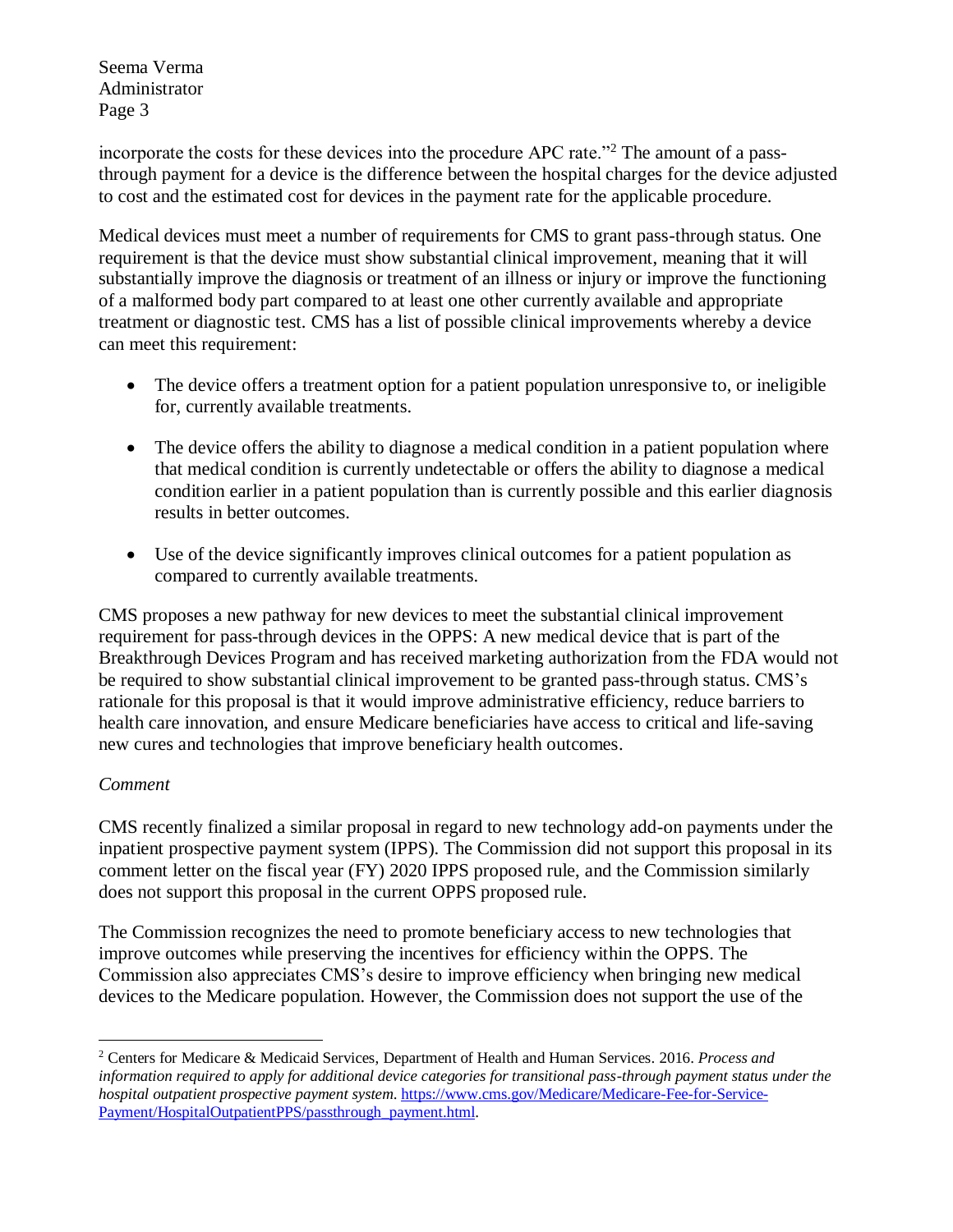$\overline{a}$ 

FDA's Breakthrough Device Program for qualification for pass-through payment unless the device in question also meets the current substantial clinical improvement requirement—that is, unless there is some evidence that the new device results in improved care for beneficiaries. The Commission maintains that the Medicare program, not the FDA, should make spending determinations based on the specific needs of the Medicare population. Moreover, CMS's stated purpose of pass-through payments for new devices is to "facilitate access for beneficiaries to the advantages of new and *truly innovative* (emphasis added) devices." If CMS does not explicitly require substantial clinical improvement, we question in which way a device would be truly innovative.

The Commission recognizes the importance of the unique roles across Health and Human Services agencies with different standards for approval. The FDA's role in the device development process as a regulator is distinct and separate from the role of CMS as a payor. The FDA regulates whether a device is "safe and effective" for its intended use by consumers. The FDA approval process may or may not include the new device's safety or effectiveness with regard to the Medicare population. Through the Breakthrough Device Program, the FDA considers whether a device is reasonably expected to provide more effective treatment or diagnosis relative to the current standard of care. The device manufacturer or sponsor could demonstrate this expectation through literature or preliminary bench, animal, or clinical data.<sup>3</sup> In its FY 2020 IPPS proposed rule, CMS acknowledged that "…*the technology may not have a sufficient evidence base to demonstrate substantial clinical improvement at the time of FDA marketing authorization*." Therefore, participation in the Breakthrough Device Program on its own does not necessarily reflect improvements in outcomes nor the appropriateness of increased payment for Medicare beneficiaries. As specified in regulation, CMS's evidence base for pass-through determination should rely on the device's ability to offer clinical improvement over other devices or treatments. CMS should not pay more for a new technology without evidence that it improves outcomes for Medicare beneficiaries. Therefore, the evaluation of the evidence of these outcomes should rest with CMS.

There have been many examples where devices approved through expedited FDA approval have not resulted in improvements in care relative to existing technologies. The Breakthrough Device Program is available for devices subject to review under a premarket approval application (PMA), premarket notification (510(k)) clearance, or De Novo marketing authorization. In a July 2011 report, the Institute of Medicine of the National Academies concluded that the 510(k) process "is not a determination that the cleared device is safe or effective." Further, a review of several studies that presented clinical trial evidence of certain approved devices under the FDA's Priority Review Program (which was superseded by the Breakthrough Device Program) found that 4 out of 9 expert advisory panel reviews did not find the devices to be effective and, as of May 23, 2018, recalls had been issued for 6 of 14 devices.<sup>4</sup> The Commission is concerned about inappropriate

<sup>&</sup>lt;sup>3</sup> Food and Drug Administration. 2018. Breakthrough Device Program: Guidance for industry and Food and Drug Administration staff. December 18.

<sup>4</sup> Jones, C. L., S. S. Dhruva, and R. Redberg. 2018. Assessment of clinical trial evidence for high-risk cardiovascular devices approved under the Food and Drug Administration Priority Review Program. *JAMA Internal Medicine* 178, no. 10 (October): 1418–1419.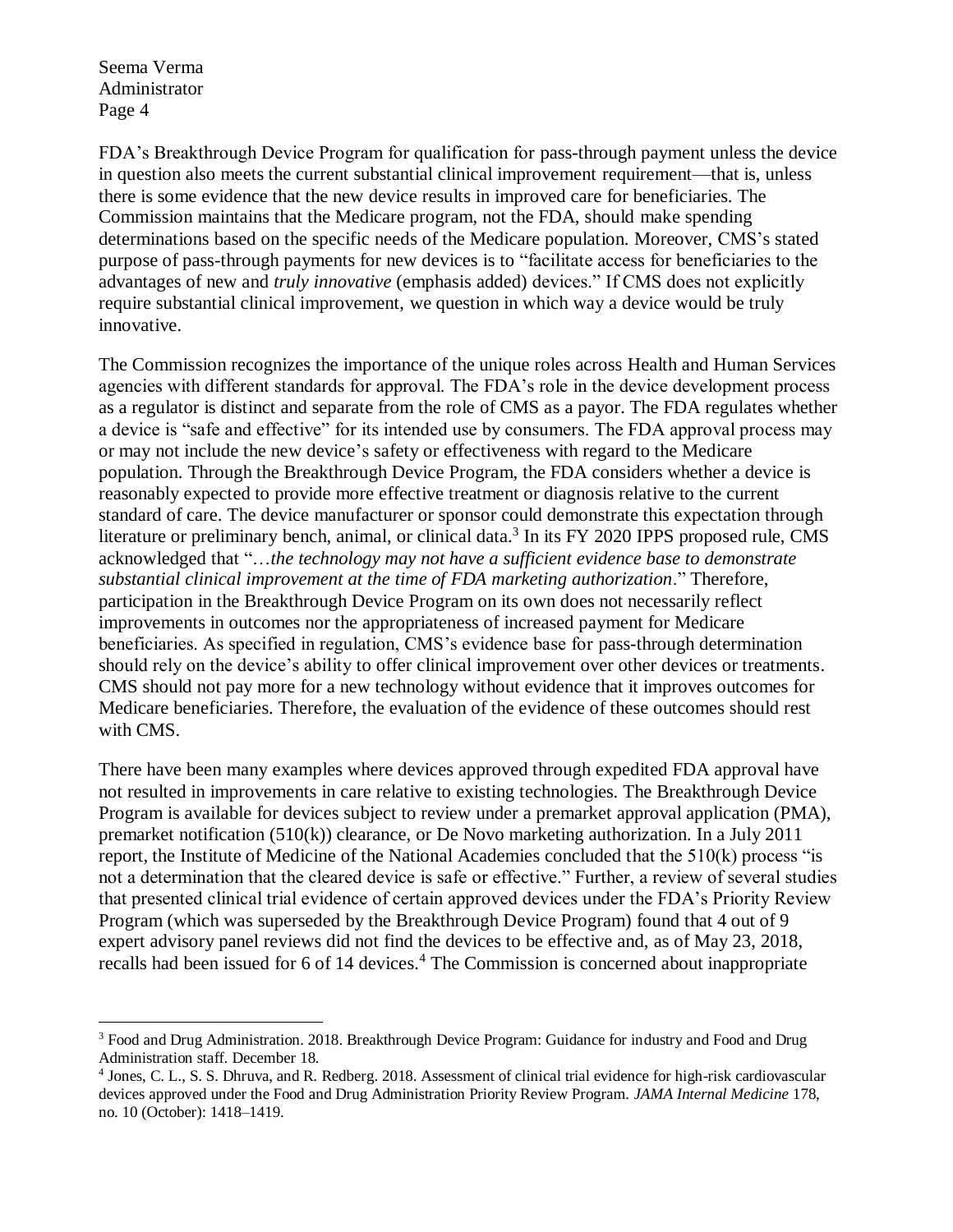incentives (through increased payment) for providers to use new technology without proven safety or efficacy.

Lastly, the Commission has long held that Medicare should pay similar rates for similar care. To protect the well-being of beneficiaries and ensure good value for the Medicare program and thus the taxpayers, Medicare should not pay more for technologies that have not yet been proven to provide better outcomes for beneficiaries. Therefore, new devices should not qualify for the passthrough program if there is no evidence that the device is an improvement relative to existing care.

#### **Require general supervision for all hospital outpatient therapeutic services**

Under the OPPS, CMS has required direct physician supervision of the provision of hospital outpatient therapeutic services. Direct supervision requires that the physician or nonphysician practitioner must be immediately available to furnish assistance and direction throughout the performance of the procedure. The physician is not required to be present in the room where the procedure is performed or within any other physical boundary, as long as the physician is immediately available. An alternative is general supervision, which is less strict, as it requires the service to be under a physician's overall direction and control, but the physician's presence is not required during the performance of the procedure.

Many hospitals have raised concerns about the burden of direct supervision, in particular critical access hospitals (CAHs) and small rural hospitals, asserting that they would have difficulty in meeting the direct supervision requirement. In response, CMS instructed the Medicare Administrative Contractors (MACs) not to evaluate or enforce the direct supervision requirement for services provided in CAHs in 2010. CAHs and small rural hospitals continued to express concern about the direct supervision requirement, so CMS extended this notice of nonenforcement for 2011, and expanded it to include rural hospitals having 100 or fewer beds. CMS then extended this nonenforcement for 2012 and 2013. From 2014 through 2017, the Congress legislatively extended the nonenforcement of direct supervision for CAHs and rural hospitals having 100 or fewer beds. Finally, in the OPPS/ASC final rule for 2018, CMS reinstated the nonenforcement of direct supervision for CAHs and rural hospitals having 100 or fewer beds for 2018 and 2019.

CMS proposes to end what has been a two-tiered system of physician supervision of outpatient therapeutic services by changing the minimum level of supervision required of all hospitals from direct supervision to general supervision. CMS does not anticipate problems with quality of care because CMS has not learned of any data or information from CAHs or small rural hospitals indicating that the quality of outpatient therapeutic services has been affected during the period of nonenforcement of direct supervision. Also, CAHs, and hospitals in general, continue to be the subject of conditions of participation (CoPs) that complement the general supervision requirements for hospital outpatient therapeutic services to ensure that medical services Medicare patients receive are properly supervised.

## *Comment*

The 21st Century Cures Act of 2016 mandated that MedPAC report to the Congress about the effects of extending the direct supervision nonenforcement instruction on Medicare beneficiaries'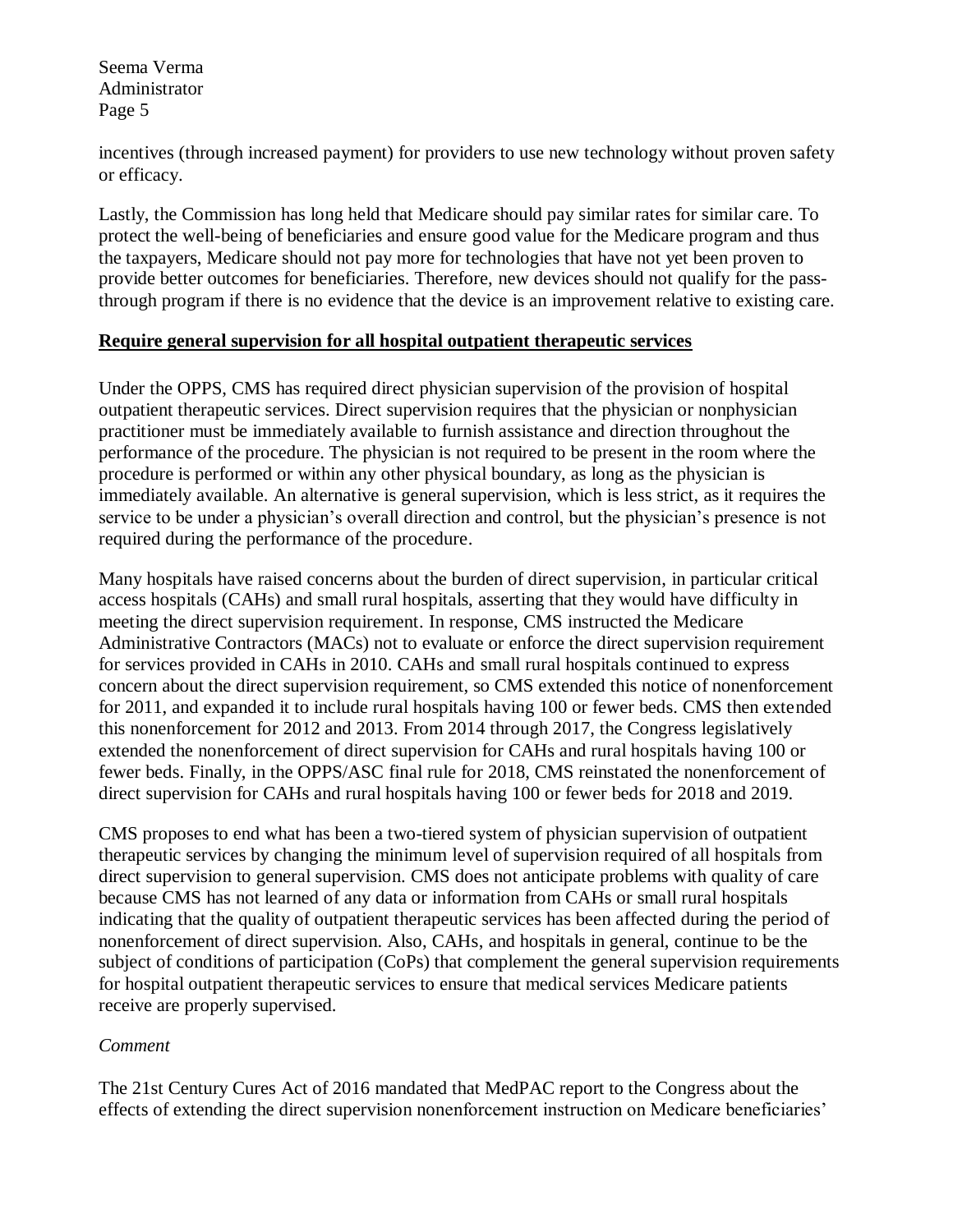$\overline{a}$ 

access to and quality of care as well as its economic impact on the affected hospitals.<sup>5</sup> As detailed in our December 2017 report to the Congress, in interviews with the leadership of CAHs, we heard that CAHs have put in place processes with current staff to offer what they believe to be the appropriate supervision (e.g., using family physicians in the same building as a chemotherapy suite), but they were not certain whether these processes satisfy the supervision requirements. If a hospital can contract with the appropriate specialists and has the necessary volume of patients, it offers its patients access to these services using processes hospital staff believe meet the supervision requirements, or it may limit the hours or days the services are offered based on the specialist's availability.

The Commission believes that CMS should use clinical judgment regarding the patient's safety when deciding the most appropriate supervision level for outpatient therapeutic services and that its clinical determination should apply to both urban and rural hospitals. While, in general, we support CMS's proposal to create a uniform standard of general supervision for all hospital outpatient therapeutic services, we believe that CMS should perform due diligence in monitoring the quality of outpatient therapeutic services under general supervision, particularly for those services most likely to involve the risk of life-threatening complications.

#### **Method to control unnecessary increases in the volume of clinic visits furnished in excepted off-campus provider-based departments**

Under direction from section 603 of the Bipartisan Budget Act of 2015 (BBA 15), CMS has established distinctly different OPPS payment rates for off-campus provider-based departments (PBDs) of hospitals that are excepted from the rules of section 603 of BBA 15 (excepted offcampus PBDs) and for off-campus PBDs that are not excepted from the rules of section 603 of BBA 15 (nonexcepted off-campus PBDs). Hospitals receive full OPPS payments for services they provide in excepted PBDs but receive OPPS payments reduced by 60 percent for services they provide in nonexcepted PBDs.

In the calendar year (CY) 2019 OPPS/ASC final rule, CMS expressed concern about unnecessary growth in volume and spending in the OPPS. To address this issue, CMS used its authority under section  $1833(t)(2)(F)$  of the Social Security Act to eliminate the difference in payment rates between excepted and nonexcepted off-campus PBDs for Healthcare Common Procedure Coding System (HCPCS) code G0463 (hospital outpatient clinic visits).<sup>6</sup> This policy applies the (lower) nonexcepted payment rate for outpatient clinic visits when hospitals furnish that service in excepted off-campus PBDs. CMS believes that this proposal is an effective method for controlling what it refers to as unnecessary increases in the volume of outpatient services. However, CMS chose to phase in this policy over a two-year period, so the 2019 payment for outpatient clinic visits when hospitals furnish them in an excepted off-campus PBD is a blend of the standard OPPS payment rate and the nonexcepted payment rate for outpatient clinic visits. For 2020, CMS

<sup>5</sup> Medicare Payment Advisory Commission. 2017. *Report to the Congress: Physician supervision requirements in critical access hospitals and small rural hospitals*. Washington, DC: MedPAC.

<sup>6</sup> Centers for Medicare & Medicaid Services, Department of Health and Human Services. 2018. Medicare program: Changes to hospital outpatient prospective payment and ambulatory surgical center payment systems and quality reporting programs. *Federal Register* 83, no. 225 (November 21), 58818–59179.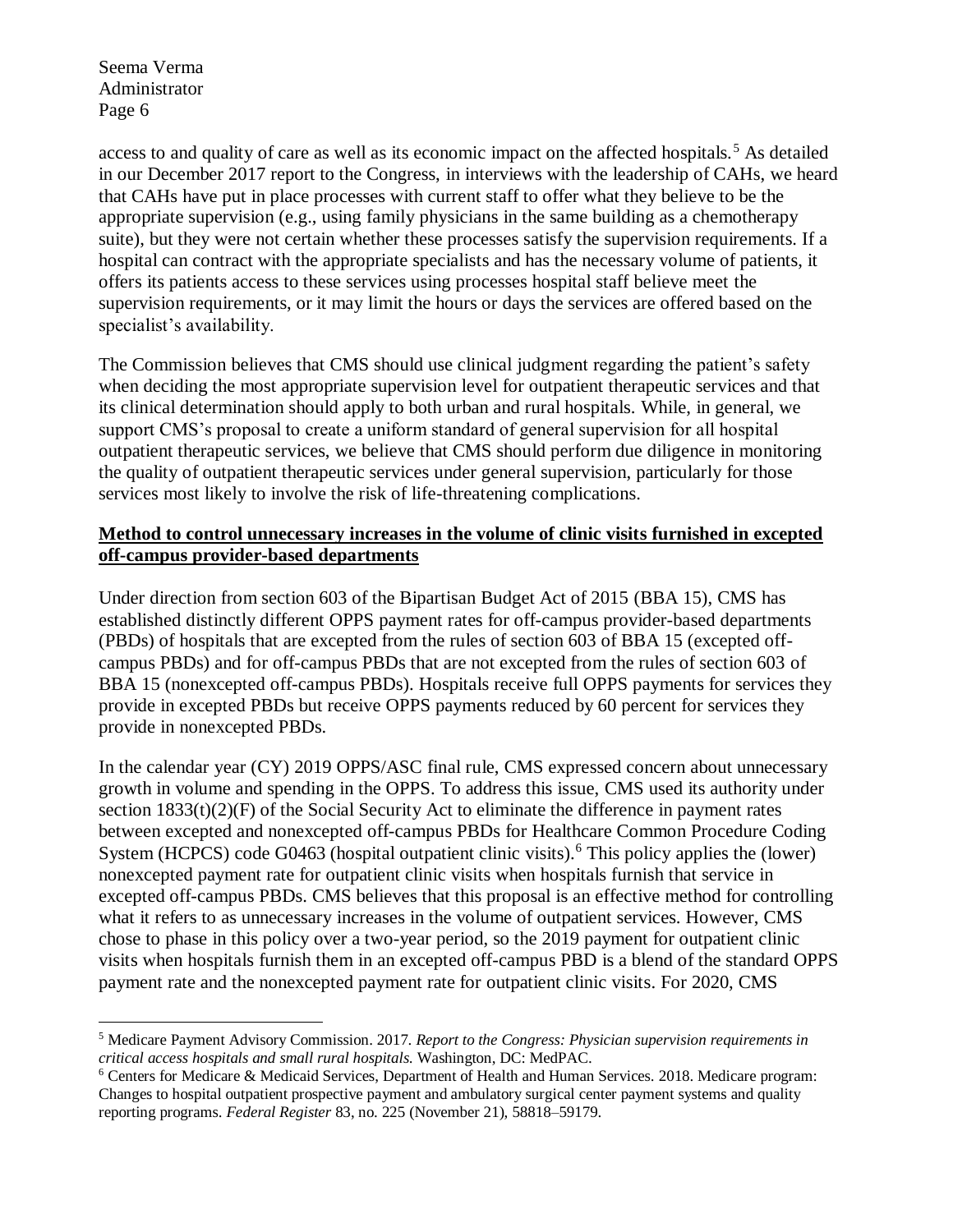proposes to complete the phase-in of this policy and pay for outpatient clinic visits when hospitals provide them in excepted off-campus PBDs at the nonexcepted payment rate. CMS proposes to implement this policy in a budget-neutral manner.

#### *Comment*

The Commission shares CMS's concerns about the rate of growth in volume and spending under the OPPS. In 2012 and 2014, MedPAC recommended an approach different from the approach mandated by section 603 of BBA 15 to address the issue of the higher Medicare payments that result from hospitals converting freestanding physician offices into off-campus PBDs. Our approach would identify services that meet a certain set of criteria.<sup>7</sup> For services that meet these criteria, the OPPS payment rates would be adjusted so that total Medicare payments are the same whether the service is provided in a freestanding office or an HOPD.<sup>8,9</sup> Because our recommended approach does not distinguish between on-campus HOPDs and off-campus PBDs, it would be less complex to administer than the current policy. However, we recognize that CMS must implement the approach legislated by section 603 of BBA 15.

The Commission supports the proposal to adjust the OPPS payment rate for clinic visits that are provided in excepted off-campus PBDs so that it is the same as the payment rate for clinic visits provided in nonexcepted off-campus PBDs. The result would be that the payment rate for clinic visits provided in off-campus PBDs would more closely match the rate paid under the Medicare physician fee schedule for office visits provided in physician offices. This policy would be consistent with past Commission recommendations for site-neutral payments between HOPDs and freestanding physician offices.

## **Require prior authorization for some HOPD services**

CMS proposes to require hospitals to obtain prior authorization for some services covered under the OPPS. CMS based its decision for this proposal on its finding of a significant increase in the volume of services that CMS asserts are likely cosmetic procedures or that are directly related to cosmetic surgical procedures that are not covered by Medicare. CMS found that many of these services fall into these categories:

- Blepharoplasty (eyelid surgery; brow lift)
- Botulinum toxin injections (Botox injections)
- Panniculectomy (excision of excess skin and subcutaneous tissue)
- Rhinoplasty (changing the shape of the nose)
- Vein ablation.

 $\overline{a}$ 

<sup>7</sup> The criteria include: (1) Frequently performed in physician offices; (2) Minimal packaging differences between the Medicare physician fee schedule (PFS) and the OPPS; (3) Infrequently provided with an emergency department visit when furnished in an HOPD; (4) Patient severity is no greater in HOPDs than in freestanding offices; and (5) Are not designated as 90-day global surgical codes in the PFS.

<sup>8</sup> Medicare Payment Advisory Commission. 2012. *Report to the Congress: Medicare payment policy*. Washington, DC: MedPAC.

<sup>9</sup> Medicare Payment Advisory Commission. 2014. *Report to the Congress: Medicare payment policy*. Washington, DC: MedPAC.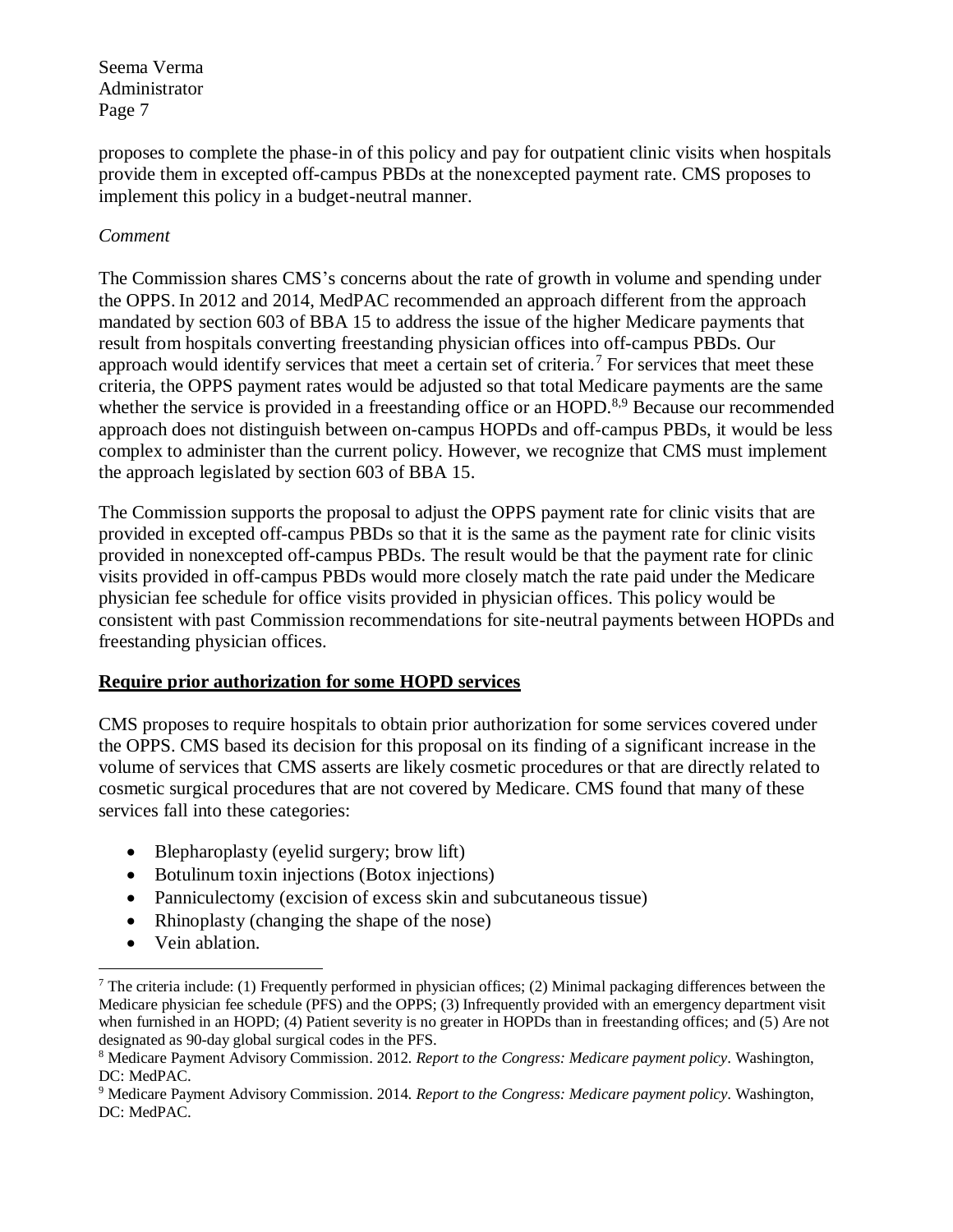CMS's motivation for this proposal is to control growth in volume and spending in the OPPS. CMS asserts that it has authority to take this action under section  $1833(t)(2)(F)$  of the Social Security Act. CMS believes that the growth in the volume of these services far exceeds what would be expected relative to growth in the number of Medicare beneficiaries and is not aware of other factors that might contribute to clinically valid increases in the volume for these procedures.

Under this proposal, providers would have to submit prior authorization requests to CMS before furnishing the services in question and before submitting claims. Prior authorization requests would have to include all documentation necessary to show that the services meet all applicable Medicare coverage, coding, and payment rules.<sup>10</sup> CMS or a contractor would review prior authorization requests for compliance with applicable coverage, coding, and payment rules. If CMS or the contractor approves the prior authorization request, CMS or the contractor would issue a provisional affirmation to the provider. <sup>11</sup> If CMS or the contractor do not approve the request, a non-affirmation decision will be issued to the provider.

Claims submitted for services that require prior authorization that have not received a provisional affirmation of coverage from CMS or its contractors would be denied under this proposal. Also, even with a provision of affirmation, CMS may deny a claim based on either technical requirements that can only be evaluated after the claim has been submitted or information that was not available at the time the request was received.

Providers would have the opportunity to submit prior authorization requests for expedited review when a delay could seriously jeopardize a patient's life, health, or ability to regain maximum function. Finally, CMS may exempt from the prior authorization process those providers that achieve a prior authorization rate of provisional affirmation of at least 90 percent during a semiannual assessment.

#### *Comment*

 $\overline{a}$ 

The Commission shares CMS's concern about the growth of unnecessary services in the OPPS. Also, the Commission has recommended the use of prior authorization to ensure appropriate use of imaging services.<sup>12</sup> Therefore, the Commission supports this proposed policy. However, the Commission has a number of concerns about this proposed policy: a lack of experience in using prior authorization in fee-for-service Medicare, a lack of administrative structure for implementing this proposed policy, and a lack of guidelines through which providers would obtain prior authorization. In addition, the Commission is concerned that access to necessary care could be adversely affected. Therefore, CMS should proceed carefully in using prior authorization and consider the potential burden on providers, the agency's resources, beneficiaries, and taxpayers.

<sup>&</sup>lt;sup>10</sup> CMS proposes to define *prior authorization* as a process through which a request for provisional affirmation of coverage is submitted to CMS or its contractors for review before the service is provided to the beneficiary and before the claim is submitted.

<sup>11</sup> CMS proposes to define *provisional affirmation* as "a preliminary finding that a future claim for the service will meet Medicare's coverage, coding, and payment rules."

<sup>&</sup>lt;sup>12</sup> Medicare Payment Advisory Commission. 2011. *Report to the Congress: Medicare and the health care delivery system*. Washington, DC: MedPAC.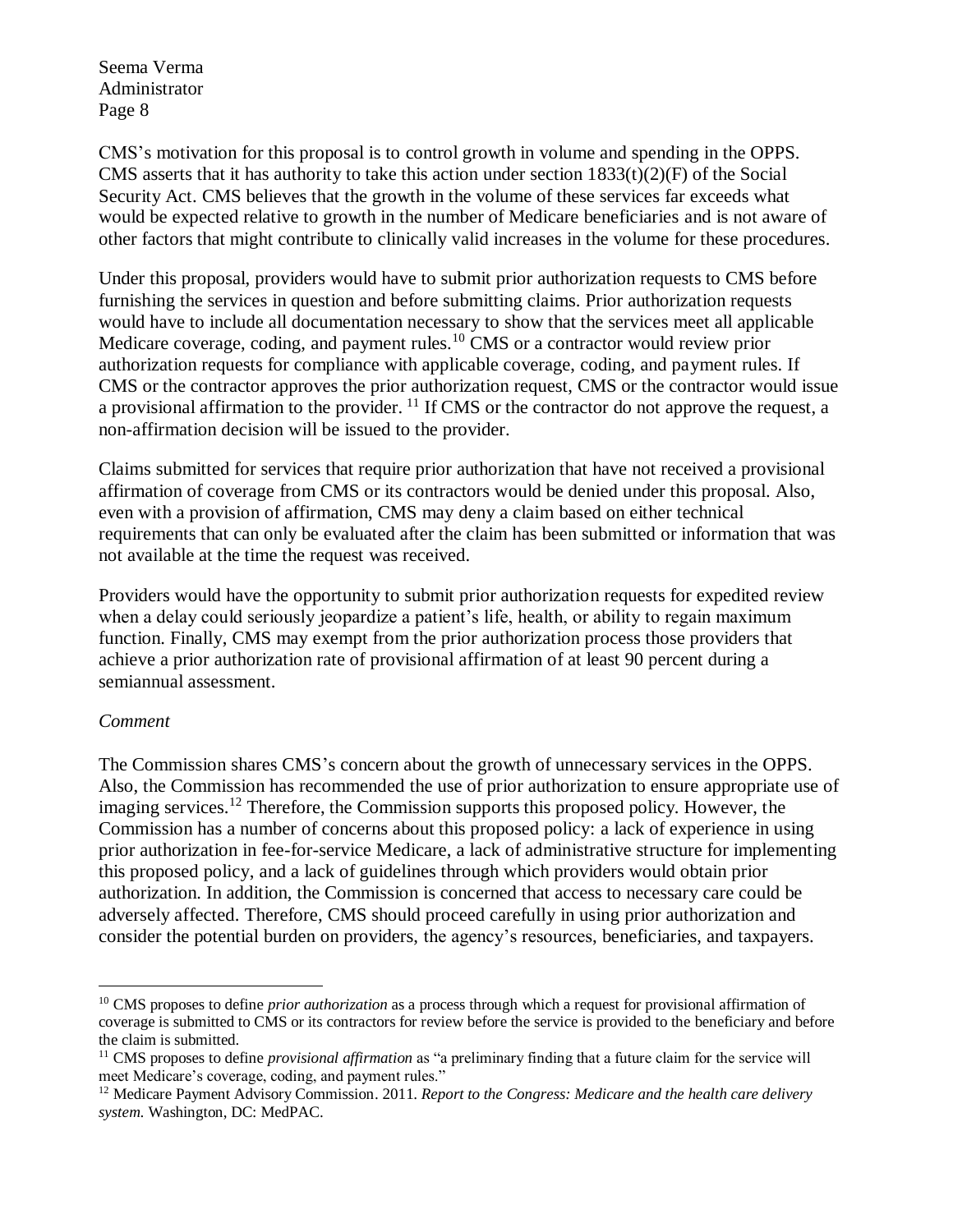#### **Payment policy for nonopioid pain management treatments**

CMS has established a policy that the OPPS and the ASC payment system package the cost of a drug into the payment rate of a surgical procedure when the drug functions as a supply in that procedure. Under this policy, a hospital receives the same payment irrespective of whether an analgesic drug prescribed in conjunction with a surgical procedure is an opioid or a nonopioid alternative. However, the President's Commission on Combating Drug Addiction and the Opioid Crisis expressed concern that this policy creates unintended incentives for providers to prescribe opioid medications for postsurgical pain. The President's Commission recommended that CMS examine payment policies to encourage providers to use nonopioid pain management alternatives.

In this proposed rule, CMS evaluated the use of drugs that function as supplies in surgical procedures as well as peripheral nerve blocks and neuromodulation alternatives to determine if packaging policies in the OPPS adversely affect the use of those nonopioid alternatives. All of these alternatives showed consistent or increasing use in recent years, even when paid on a packaged basis. For example, CMS found substantial growth in the use of Exparel, a nonopioid drug used to manage postsurgical paid. From 2013 through 2018, the volume of Exparel in HOPDs increased rapidly (491 percent).

CMS concluded that the trend in the use of nonopioid alternatives for postsurgical pain indicates that use of those items has not been adversely affected by OPPS packaging policies. Therefore, CMS does not believe that changes are necessary to the OPPS packaging policies for drugs that function as supplies in surgical procedures, nerve blocks, surgical injections, and neuromodulation products.

The ASC payment system has largely the same packaging policies as the OPPS with an exception for nonopioid pain management drugs that function as surgical supplies. In CY 2019, CMS implemented a policy of paying separately for these drugs at a rate of  $ASP + 6$  percent. CMS implemented this policy in response to a finding that use of these drugs in the ASC setting had declined while they were paid as packaged drugs from 2014 through 2017. In this proposed rule, CMS indicated that more recent data showed that use of these drugs continued to decline in the ASC setting. Therefore, CMS is proposing to continue the policy of paying separately at  $\text{ASP} + 6$ percent in the ASC setting for nonopioid pain management drugs that function as supplies in the performance of surgical procedures.

## *Comment*

We commend CMS's interest in addressing the issue of opioid overuse and addiction. We support CMS's proposal to maintain the packaging policies for pain management treatments in the OPPS based on the agency's conclusion that Medicare's packaging policies in the OPPS have not constrained hospitals' ability to use alternatives to opioid medications where clinically appropriate. This policy is consistent with the Commission's March 2019 finding that there is no clear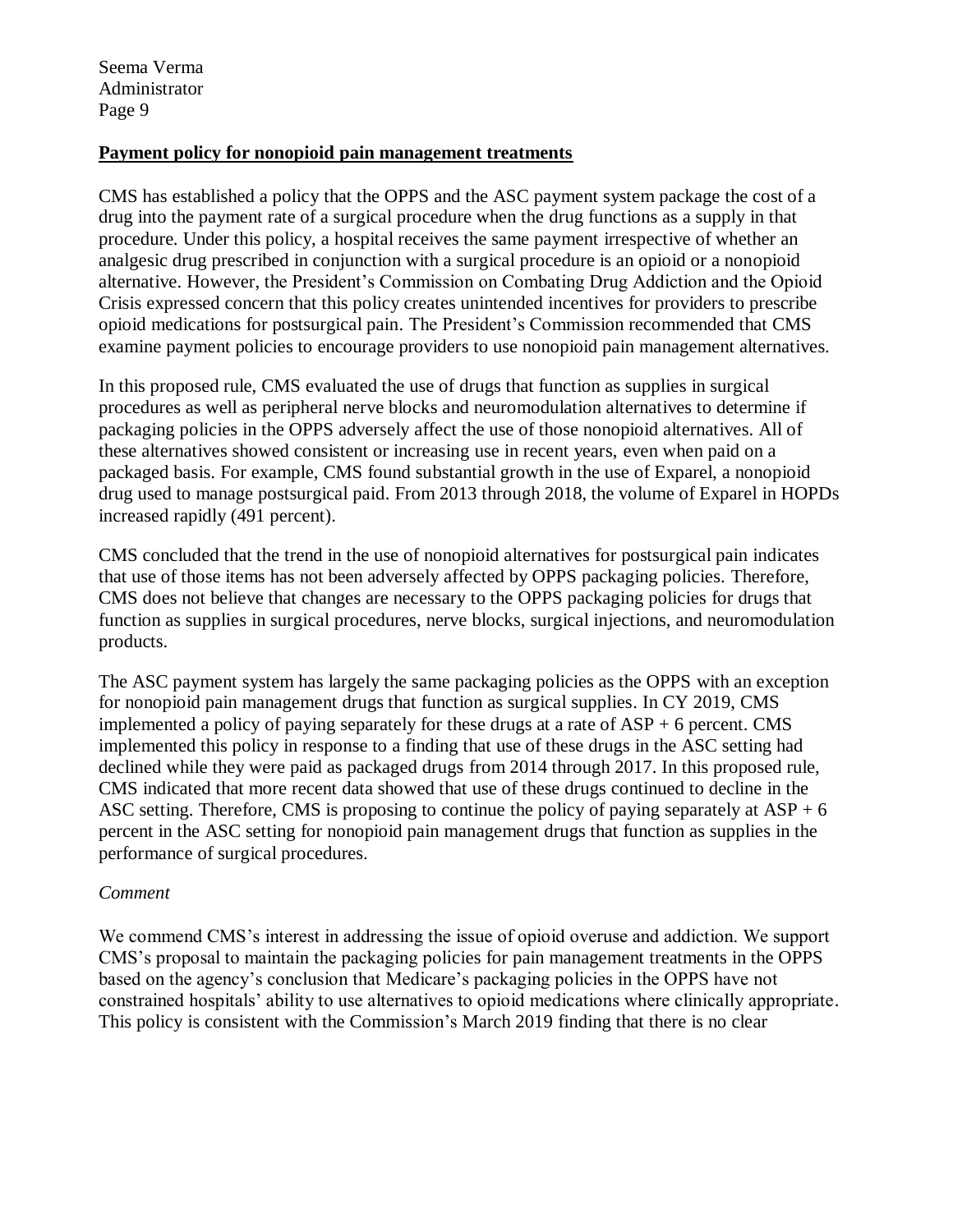indication that the OPPS provides systematic payment incentives that promote the use of opioid analgesics over nonopioid analgesics. $13$ 

However, we do not support the proposal to pay separately at  $ASP + 6$  percent for nonopioid drugs that function as surgical supplies in the ASC system. This policy is contrary to policies that CMS has implemented in recent years to increase the size of payment bundles in the OPPS, which increases incentives for efficient delivery of care. The Commission prefers a policy that maintains the packaging of drugs that function as supplies in surgical procedures.

#### **Use of the hospital market basket index to update the ASC conversion factor and assessing the feasibility of collecting ASC cost data**

CMS proposes to increase the ASC conversion factor in 2020 by 2.7 percent, based on a 3.2 percent increase in the hospital market basket (MB) minus a 0.5 percentage point deduction for multifactor productivity growth mandated by the Patient Protection and Affordable Care Act of 2010. Concurrently, CMS proposes to continue its use of the hospital MB in place of the consumer price index for urban consumers (CPI-U) to update the ASC conversion factor from CY 2019 through CY 2023.

CMS also intends to use the aforementioned five-year period (CY 2019 through CY 2023) to assess the feasibility of collecting ASC cost data in a minimally burdensome manner. During this period, the agency could propose a plan to collect cost data from ASCs.

## *Comment*

 $\overline{a}$ 

In the Commission's March 2019 report, we recommended that the Congress eliminate the update to ASC payment rates for 2019 and also that the Secretary require ASCs to report cost data.<sup>14</sup> The Commission's recommendation was based on our indicators of payment adequacy for ASCs, which are positive, and the importance of maintaining financial pressure on providers to constrain costs. The Commission believes the proposed 2.7 percent increase to ASC payment rates is unnecessarily high, that the use of the hospital MB is flawed, and that ASCs should begin reporting cost data as soon as possible.

For several years, we have stated in comment letters on proposed rules and in published reports that we concur with CMS that the CPI-U is not likely to reflect the current input costs of ASCs. However, we do not support using the hospital MB index as an interim method for updating the ASC conversion factor because evidence indicates that neither does the hospital MB index accurately reflect the costs of ASCs. CMS has acknowledged that the ASC cost structure is not identical to hospitals because ASCs tend to be single specialty, for profit, and are not required to comply with the Emergency Medical Treatment and Labor Act.<sup>15</sup> We concur with these

<sup>13</sup> Medicare Payment Advisory Commission. 2019. *Report to the Congress: Medicare payment policy*. Washington, DC: MedPAC.

<sup>14</sup> Medicare Payment Advisory Commission. 2019. *Report to the Congress. Medicare Payment Policy*. Washington, DC: MedPAC.

<sup>15</sup> Centers for Medicare & Medicaid Services, Department of Health and Human Services. 2018. Medicare program: Proposed changes to the hospitals outpatient prospective payment and ambulatory surgical center payment systems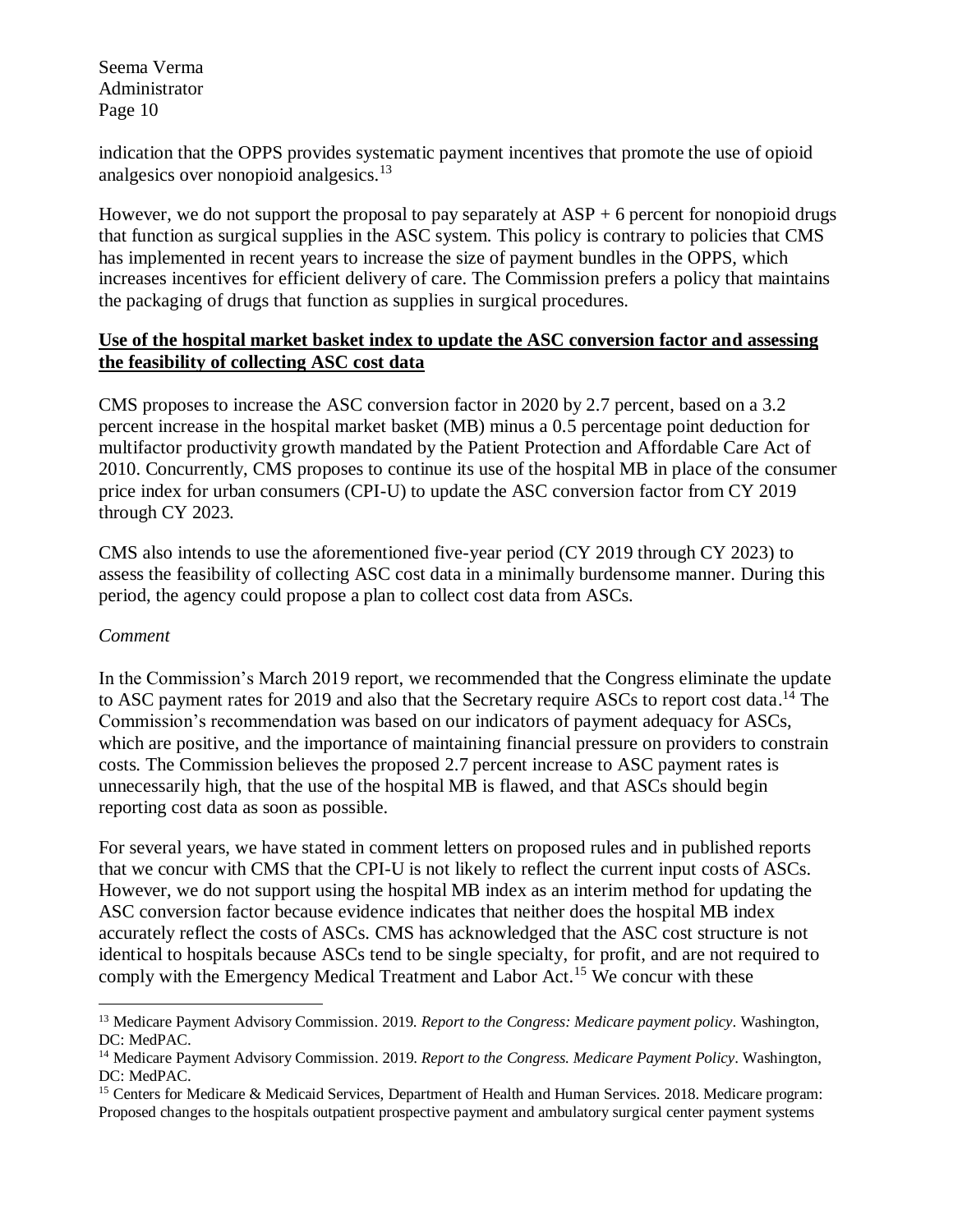observations and add that, relative to hospitals, ASCs are more urban, serve a different mix of patients demographically and by payer type, have a much higher share of expenses related to medical supplies and drugs, and have a smaller share of employee compensation costs.<sup>16</sup>

We strongly recommend that CMS forgo the final four years of its planned five-year period to assess the feasibility of ASC cost reporting and instead use its authority and resources to act quickly in gathering ASC cost data. These data could provide information on the input costs of ASCs and the adequacy of payments to ASCs. In turn, this information could inform the creation of an ASC-specific MB index and generally inform future ASC payment updates. The Commission has recommended that ASCs be required to submit cost data for 15 years, since 2004.<sup>17</sup> In addition, CMS has previously solicited public comments on the feasibility of collecting cost information from ASCs but has yet to propose a plan to collect this information. From our perspective, it is unnecessary for CMS to spend any additional time assessing the feasibility of cost reporting.

The Commission firmly asserts that sufficient evidence exists that ASCs are capable of submitting cost data to CMS:

- In 2006, the Government Accountability Office (GAO) conducted a survey of ASC costs, which influenced the design of Medicare's ASC payment system.<sup>18</sup> Now over a decade old, GAO's survey remains the most recent data on ASC costs. This survey demonstrates that a streamlined survey of ASC costs is feasible and that ASCs are capable of providing these data.
- The Pennsylvania Health Care Cost Containment Council (PHC4) collects cost and charge data from freestanding ASCs in Pennsylvania on a quarterly basis and has done so since 2010. The Council uses these data to calculate ASC margins. The data released by PHC4 are not specific enough to be used to create an MB index for ASCs, but the fact that PHC4 is able to collect these data indicates that ASCs are able to submit the necessary cost data.
- Currently, several types of small health care providers submit cost data to CMS annually. Over 12,000 home health agencies, 7,000 dialysis facilities, and 3,000 freestanding hospices submit cost data to CMS.
- Ground ambulance suppliers will begin submitting cost data to CMS in 2020. The Balanced Budget Act (BBA) of 2018 required the Secretary to collect cost, revenue, use, and other information determined appropriate to evaluate the extent to which reported costs

 $\overline{a}$ 

and quality reporting programs; requests for information on promoting interoperability and electronic health care information, price transparency, and leveraging authority for the competitive acquisition program for Part B drugs and biologicals for a potential CMS Innovation Center model. *Federal Register* 83, no. 147 (July 31), 37046–37240. <sup>16</sup> Medicare Payment Advisory Commission. 2013. *Report to the Congress. Medicare payment policy*. Washington,

DC: MedPAC.

<sup>17</sup> Medicare Payment Advisory Commission. 2004. *Report to the Congress. Medicare payment policy*. Washington, DC: MedPAC.

<sup>18</sup> Government Accountability Office. 2006. *Medicare: Payment for ambulatory surgical centers should be based on the hospital outpatient payment system*. GAO report: GAO-07-06. Washington, DC: GAO.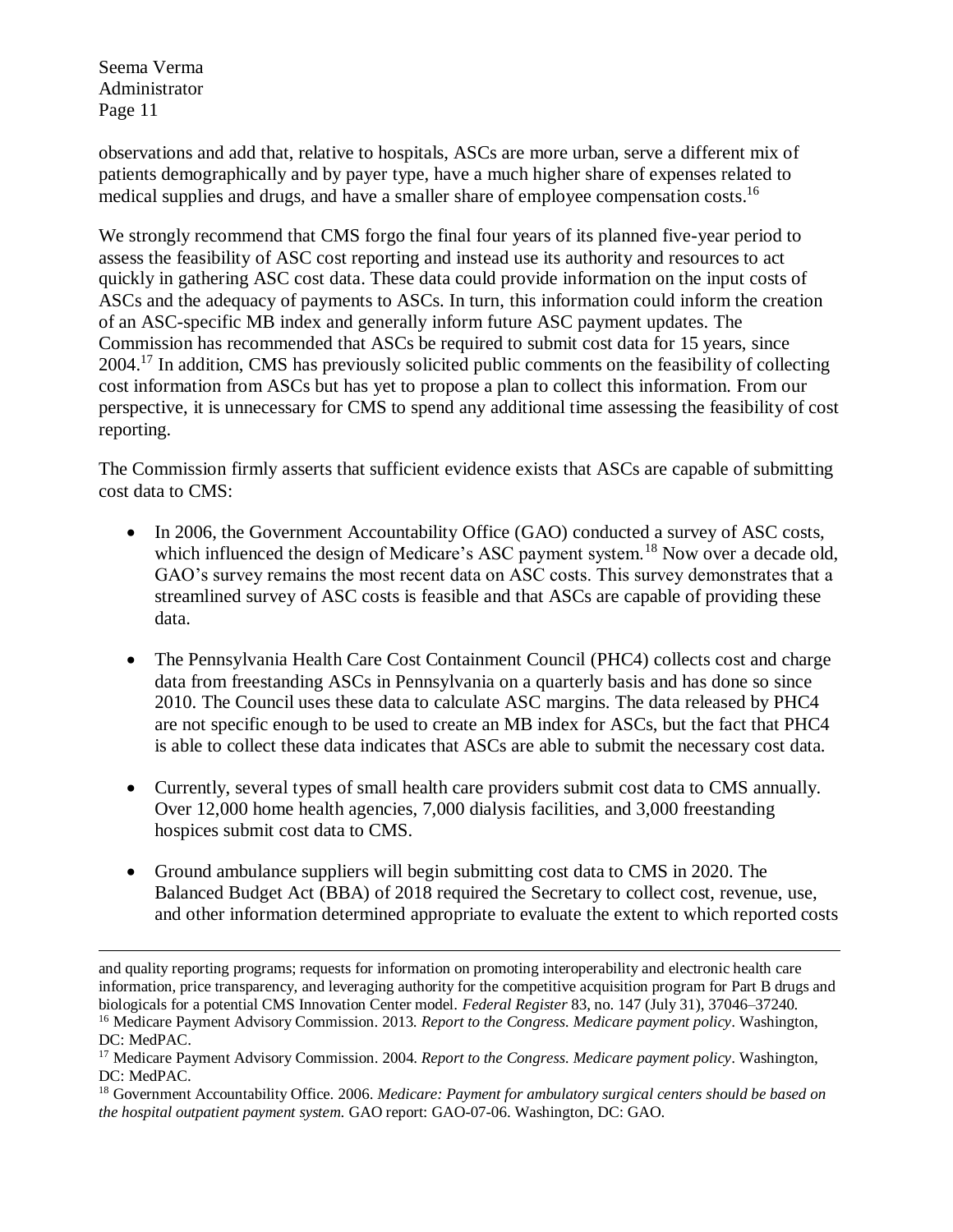> relate to payment rates. Further, the Congress gave the Secretary less than two years from the date of enactment of the BBA of 2018 to specify the ambulance cost reporting system and identify a sample of ambulance suppliers required to submit cost data. The law also mandates a 10 percent reduction to ambulance payments for ambulance suppliers that fail to sufficiently submit cost data.

To minimize the burden for all involved, CMS could require ASCs to submit streamlined cost reports or select a sample of ASCs to submit cost data annually. In addition to more traditional Medicare cost reporting variables such as payments and costs by payer type, the ASC cost reporting device should collect cost data for items such as drugs; medical supplies (including costly implantable devices); medical equipment; employee compensation; building expenses (such as rent); and other professional services (such as legal, accounting, and billing services).

# **Hospital Outpatient Quality Reporting Program and Ambulatory Surgical Center Quality Reporting Program**

The Hospital Outpatient Quality Reporting (OQR) and Ambulatory Surgical Center Quality Reporting (ASCQR) programs require hospitals and ASCs to report data on a set of quality measures specified by CMS. If they fail to do so, their annual update factors are reduced by 2.0 percentage points in the following year. The potential reduction is tied to reporting rather than their actual performance on quality measures. CMS lacks the statutory authority to establish a valuebased purchasing (VBP) program for HOPDs or ASCs that would adjust payments based on performance.

## *Comment*

 $\overline{a}$ 

In general, the Commission supports VBP (i.e., pay-for-performance) approaches over pay-forreporting and has recommended such a program for ASCs.<sup>19</sup> In VBP programs for HOPDs and ASCs, high-performing providers would be rewarded and low-performing facilities would be penalized through the payment system. VBP programs should be based on a small number of population-based measures (i.e., outcomes, patient experience, Medicare spending per beneficiary). CMS should seek legislative authority to implement these programs.

## **Removal of measure**

CMS proposes to remove the web-based measure of *External Beam Radiotherapy for Bone Metastases* from the OQR for the CY 2022 program year on the basis that because of the administrative complexity of the measure, specifically in using current radiation delivery codes, the costs associated with the measure outweigh the benefit of its use. CMS is not proposing to remove any measures from the ASCQR.

<sup>19</sup> Medicare Payment Advisory Commission. 2012. *Report to the Congress: Medicare payment policy.* Washington, DC: MedPAC.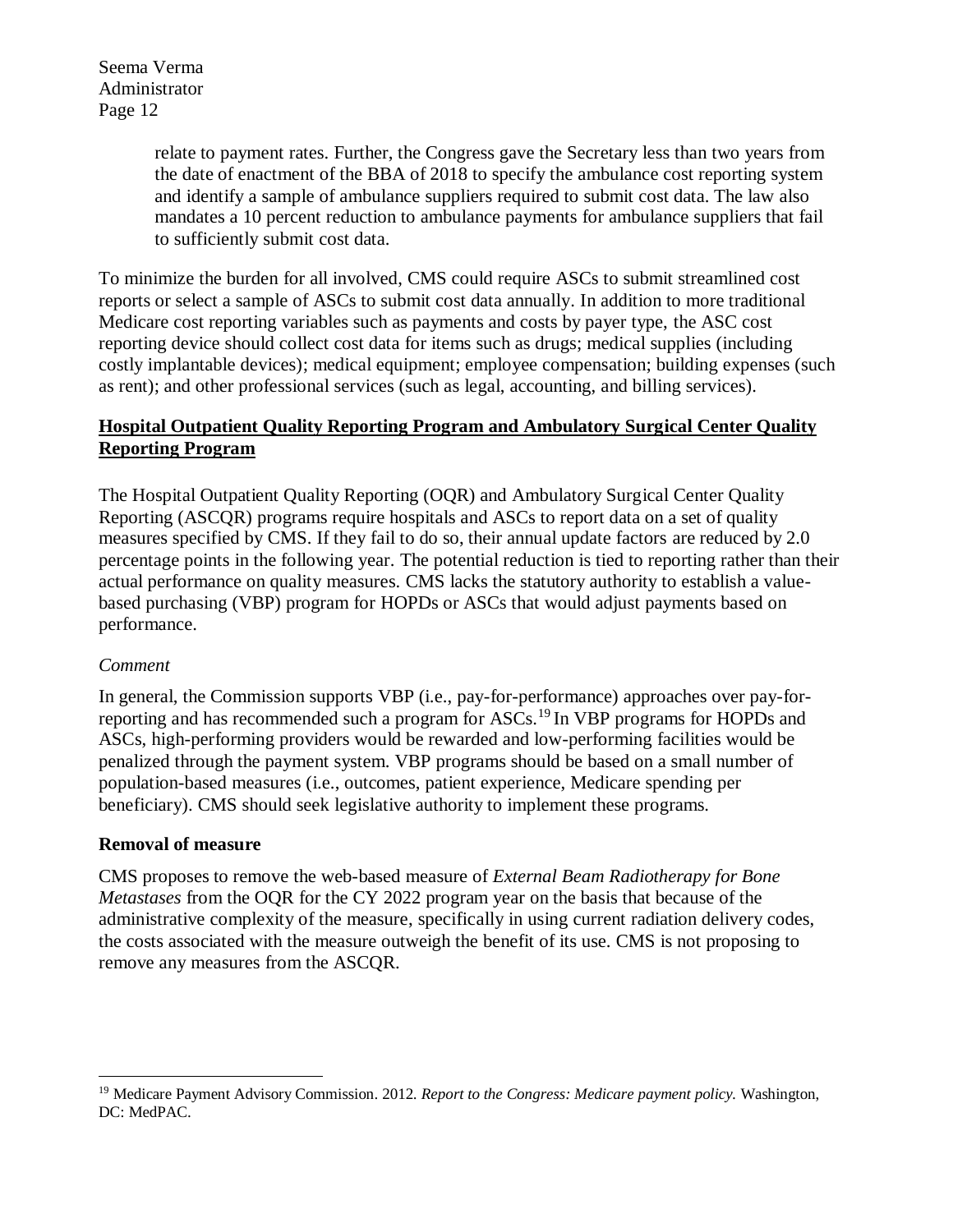#### *Comment*

The Commission supports removing the OQR measure because it is a clinical process measure that is burdensome for providers to report. As CMS continues to revise Medicare quality programs, we encourage CMS to use a uniform set of population-based outcome measures across settings and populations.

#### **Proposed measures**

CMS is proposing to adopt one claims-based measure in the ASCQR, *7-Day Hospital Visits after General Surgery Procedures Performed at ASCs*. CMS is requesting comment on potentially adding to the OQR, in future rulemaking, four patient safety measures currently part of the the ASCQR: *Patient Fall; Patient Burn; Wrong Site, Wrong Side, Wrong Procedure, Wrong Implant*; and *All-Cause Hospital Transfers/Admissions*.

#### *Comment*

 $\overline{a}$ 

For several years, MedPAC has requested that CMS develop and implement a risk-adjusted, allcondition hospitalization measure that would capture 7-day subsequent hospitalizations that apply to every specialty area conducting procedures in ASCs. In the hospital value incentive program (HVIP), the Commission has recently recommended to link hospital quality performance to payment. We used all-condition measures (e.g., readmissions) rather than condition-specific measures to increase the number of observations and reduce the random variation that singlecondition rates may face.<sup>20</sup> We support CMS's proposal to add the hospitalization measure to the ASCQR, and we encourage CMS to implement it sooner than CY 2024 because it is a claimsbased measure that CMS can calculate and implement without provider reporting.

The Commission asserts that ASCQR measures should be synchronized with measures included in the OQR to facilitate comparisons between ASCs and HOPDs.<sup>21</sup> We support CMS's proposal to include the four patient safety measures in both quality reporting programs, in particular because they are outcome measures important to beneficiaries and the Medicare program.

<sup>20</sup> Medicare Payment Advisory Commission. 2019. *Report to the Congress: Medicare payment policy*. Washington, DC: MedPAC.

<sup>21</sup> Medicare Payment Advisory Commission. 2019. *Report to the Congress: Medicare payment policy*. Washington, DC: MedPAC